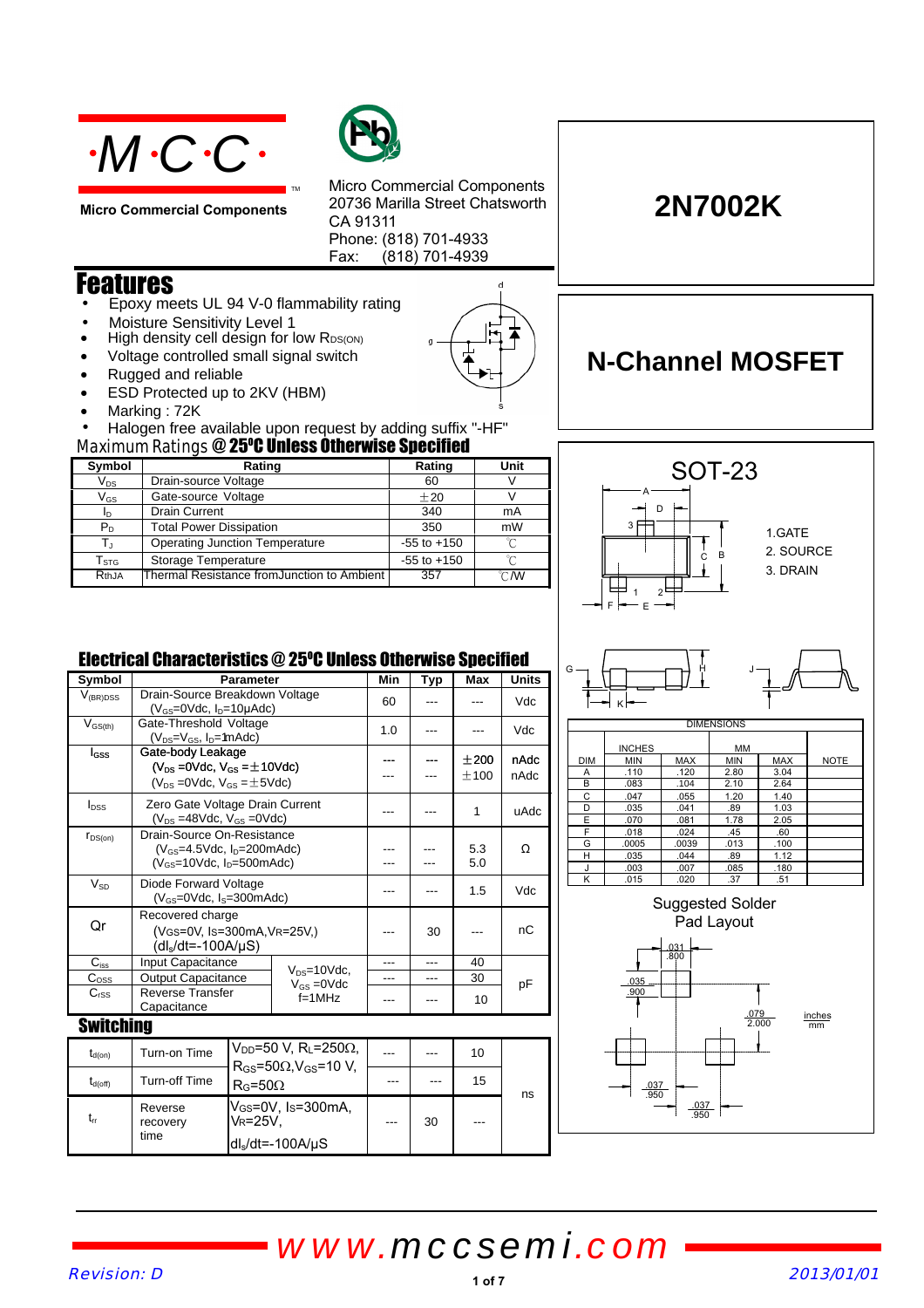



## Revision: D 2013/01/01 *www.mccsemi.com*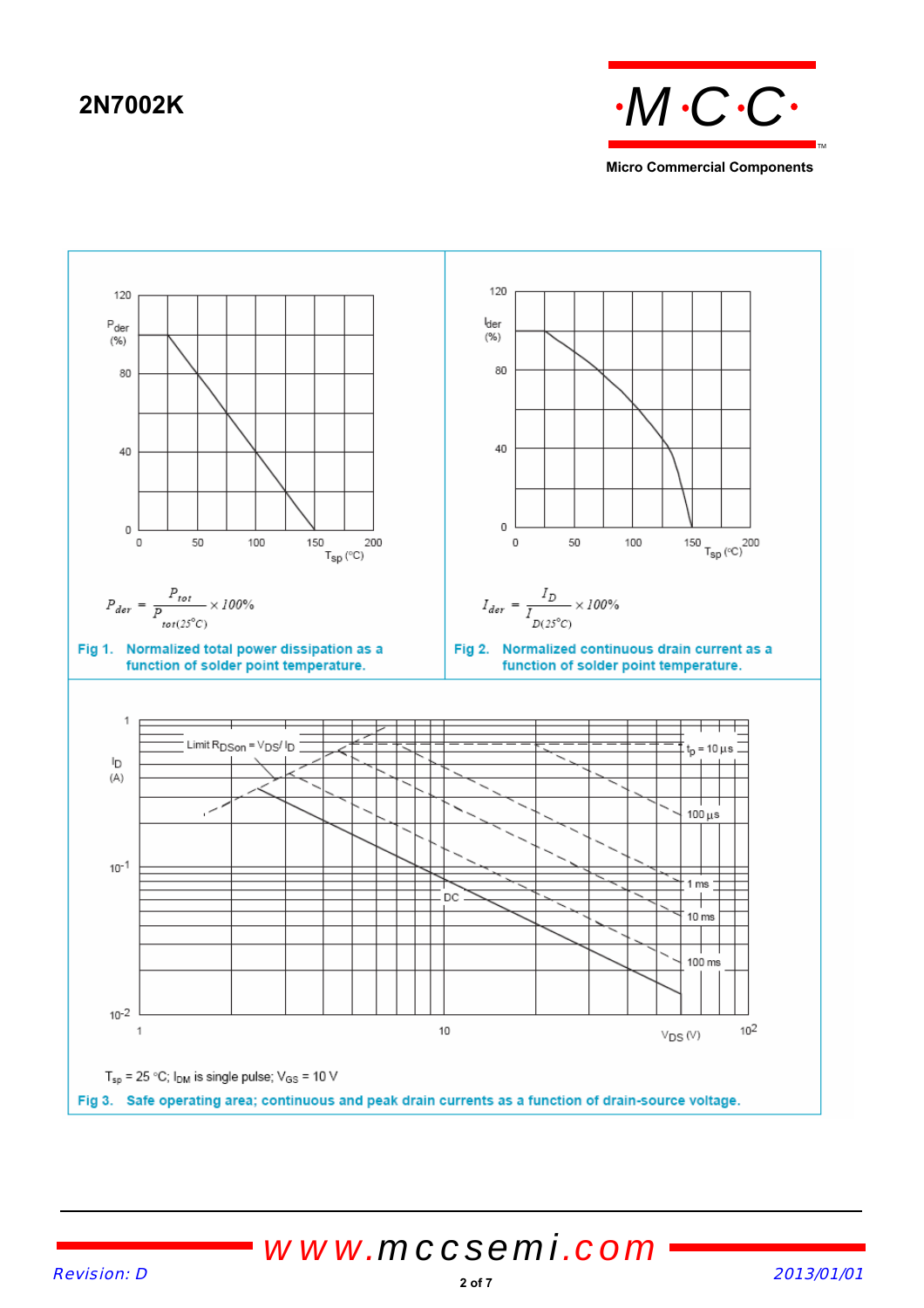## **2N7002K**



**Micro Commercial Components**

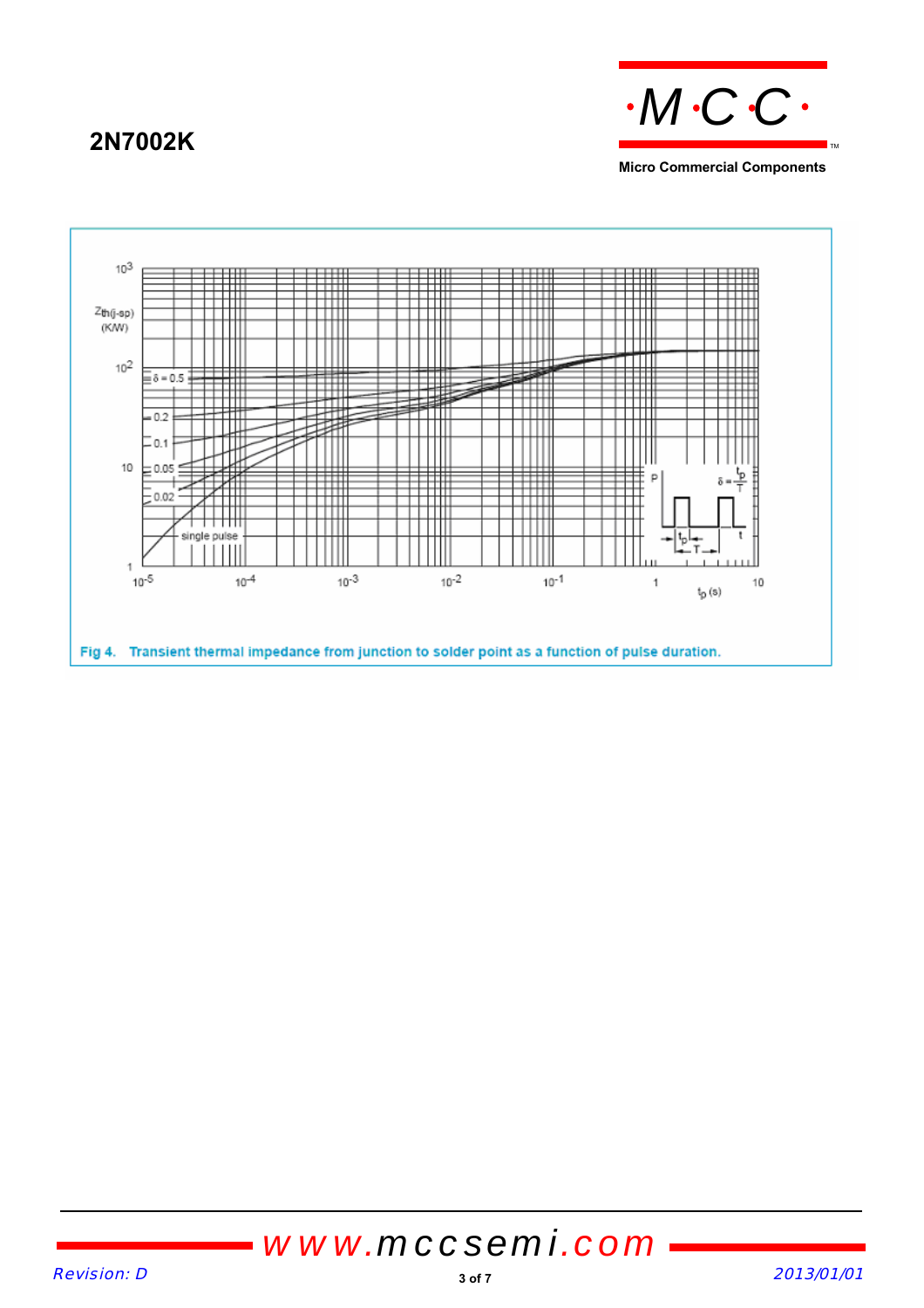

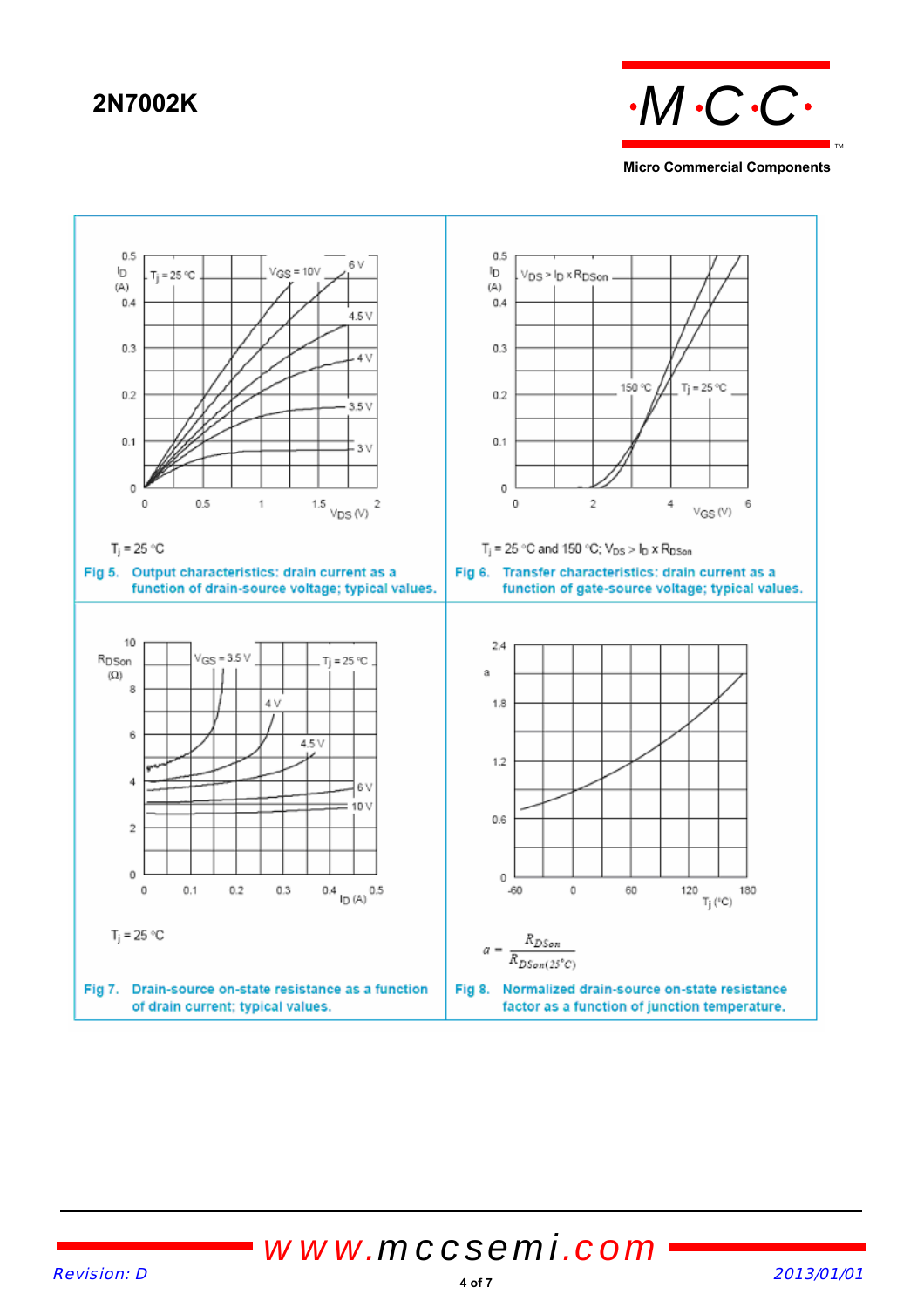

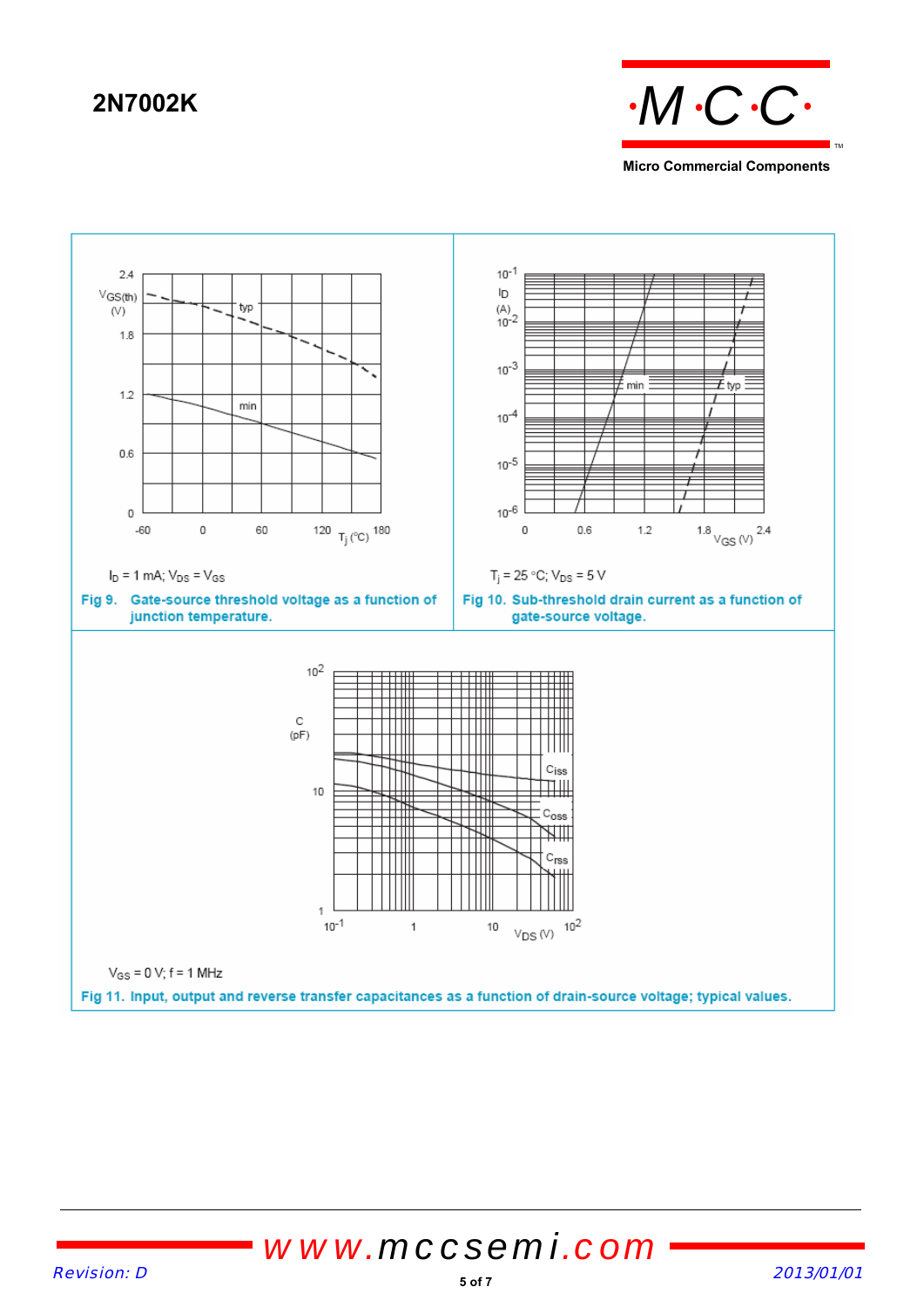